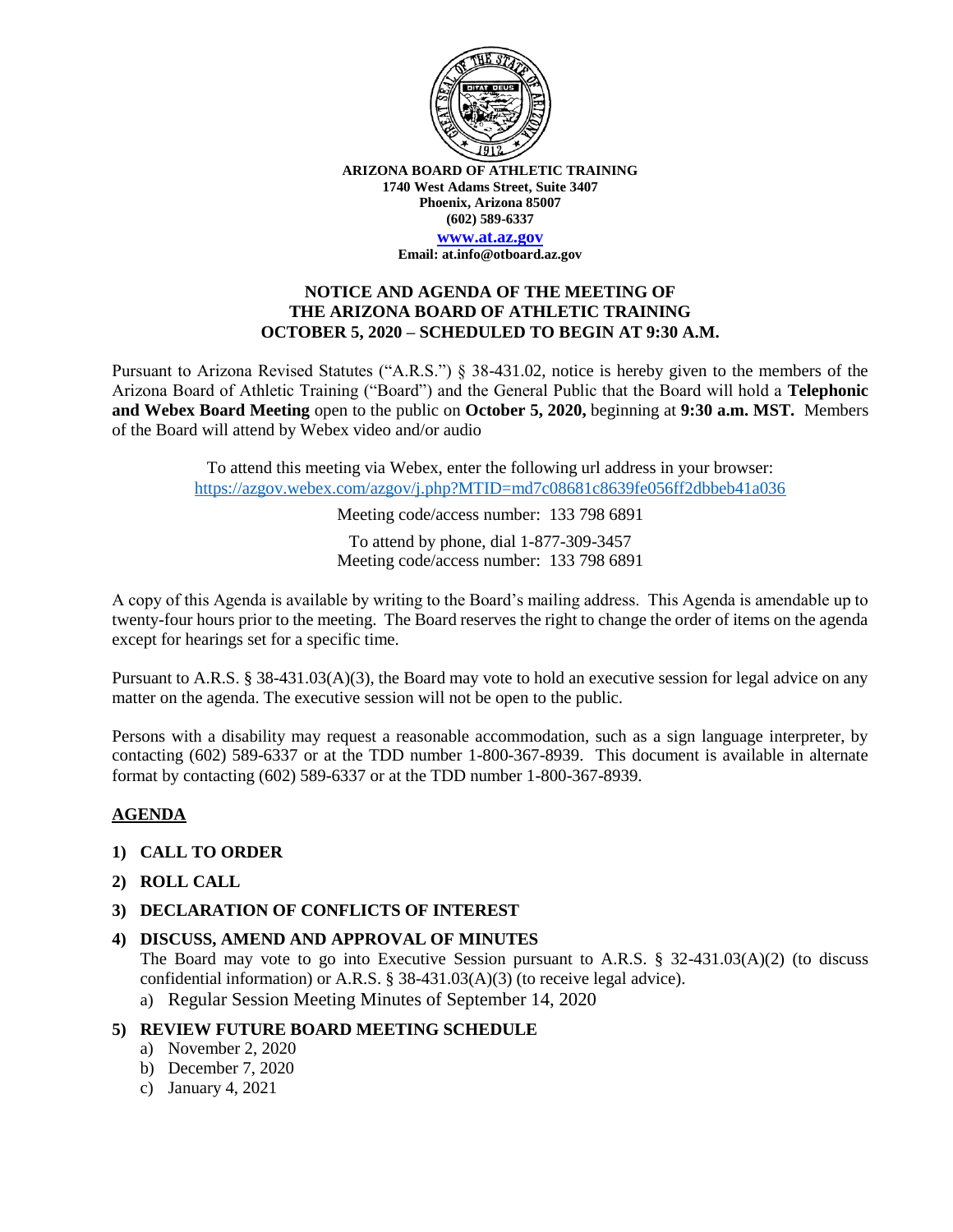Athletic Training Board Meeting Agenda October 5, 2020

## **6) REVIEW, DISCUSSION, AND POSSIBLE ACTION - COMPLAINTS, HEARINGS, INVESTIGATIONS AND COMPLIANCE**

The Board may vote to go into Executive Session pursuant to A.R.S. § 32-431.03(A)(2) (to discuss confidential information) or A.R.S. § 38-431.03(A)(3) (to receive legal advice).

- a) Review, Discussion, and Possible Action of Whether or Not to Open a Complaint i) Matthew Robinson, ATR-009215
- b) Initial Review, Discussion, and Possible Action On Complaint None

#### **7) CONSENT AGENDA: REVIEW, CONSIDERATION, AND POSSIBLE ACTION ON APPLICATIONS FOR LICENSURE APPROVED BY EXECUTIVE DIRECTOR**

The Board may vote to go into Executive Session pursuant to A.R.S. § 32-431.03(A)(2) (to discuss confidential information) or A.R.S. § 38-431.03(A)(3) (to receive legal advice). The consent agenda items may be considered for ratification as a single action unless a Board Member removes the item for review at the current meeting or a future meeting.

| <b>License: Number</b> | <b>Applicant Last</b><br><b>Name</b> | <b>Applicant First</b><br><b>Name</b> | <b>Effective Date</b> | <b>Expiration Date</b> |
|------------------------|--------------------------------------|---------------------------------------|-----------------------|------------------------|
| ATR-009258             | Benz                                 | Tony                                  | 10/1/2020             | 9/30/2021              |
| ATR-009260             | Chavez                               | Kristy                                | 10/1/2020             | 9/30/2021              |
| ATR-009259             | Culwell                              | Dylan                                 | 10/1/2020             | 9/30/2021              |
| ATR-009262             | <b>Hibbert</b>                       | Donald                                | 10/1/2020             | 9/30/2021              |
| ATR-009257             | Marcusen                             | Trevor                                | 10/1/2020             | 9/30/2021              |
| ATR-009256             | <b>Medeiros</b>                      | Ashley                                | 9/11/2020             | 9/10/2021              |
| ATR-009261             | Mendias                              | Christopher                           | 10/1/2020             | 9/30/2021              |

a) Initial Applications Approved by Executive Director (7)

*\*Provisional License*

b) Renewal/Reinstatement Applications Approved by Executive Director (32)

| License:<br><b>Number</b> | <b>Applicant Last</b><br><b>Name</b> | <b>Applicant</b><br><b>First Name</b> | <b>Effective Date</b> | <b>Expiration</b><br><b>Date</b> | <b>Application</b><br><b>Type</b> |
|---------------------------|--------------------------------------|---------------------------------------|-----------------------|----------------------------------|-----------------------------------|
| ATR-001684                | Amos                                 | Matthew                               | 11/6/2020             | 11/5/2021                        | Renewal                           |
| ATR-000765                | Castillo                             | David                                 | 9/30/2020             | 9/29/2021                        | Reinstatement                     |
| ATR-001676                | Fredericks                           | Alyssa                                | 10/1/2020             | 9/30/2021                        | Renewal                           |
| ATR-001669                | Gray                                 | Hannah                                | 9/11/2020             | 9/10/2021                        | Renewal                           |
| ATR-001368                | Imerman                              | Iliniza                               | 4/7/2020              | 9/25/2021                        | Renewal                           |
| ATR-001560                | Jennings                             | Natalie                               | 11/7/2020             | 11/6/2021                        | Renewal                           |
| ATR-000830                | Johnston                             | Stanley                               | 10/4/2020             | 10/3/2021                        | Renewal                           |
| ATR-001413                | Kaus                                 | Hailey                                | 10/7/2020             | 10/6/2021                        | Renewal                           |
| ATR-000526                | Kurley                               | Stanley                               | 10/2/2020             | 10/1/2021                        | Renewal                           |
| ATR-001431                | Mathis                               | Andrea                                | 9/14/2020             | 9/13/2021                        | Renewal                           |
| ATR-000895                | Moeller                              | Chad                                  | 10/7/2020             | 10/6/2021                        | Renewal                           |
| ATR-001440                | Murray                               | JoAnn                                 | 10/5/2020             | 9/20/2021                        | Renewal                           |
| ATR-000633                | Paladino                             | Jason                                 | 11/3/2020             | 11/2/2021                        | Renewal                           |
| ATR-009131                | Parks                                | Carson                                | 9/9/2020              | 9/8/2021                         | Renewal                           |
| ATR-000078                | Poppen                               | Michelle                              | 8/2/2020              | 8/30/2021                        | Renewal                           |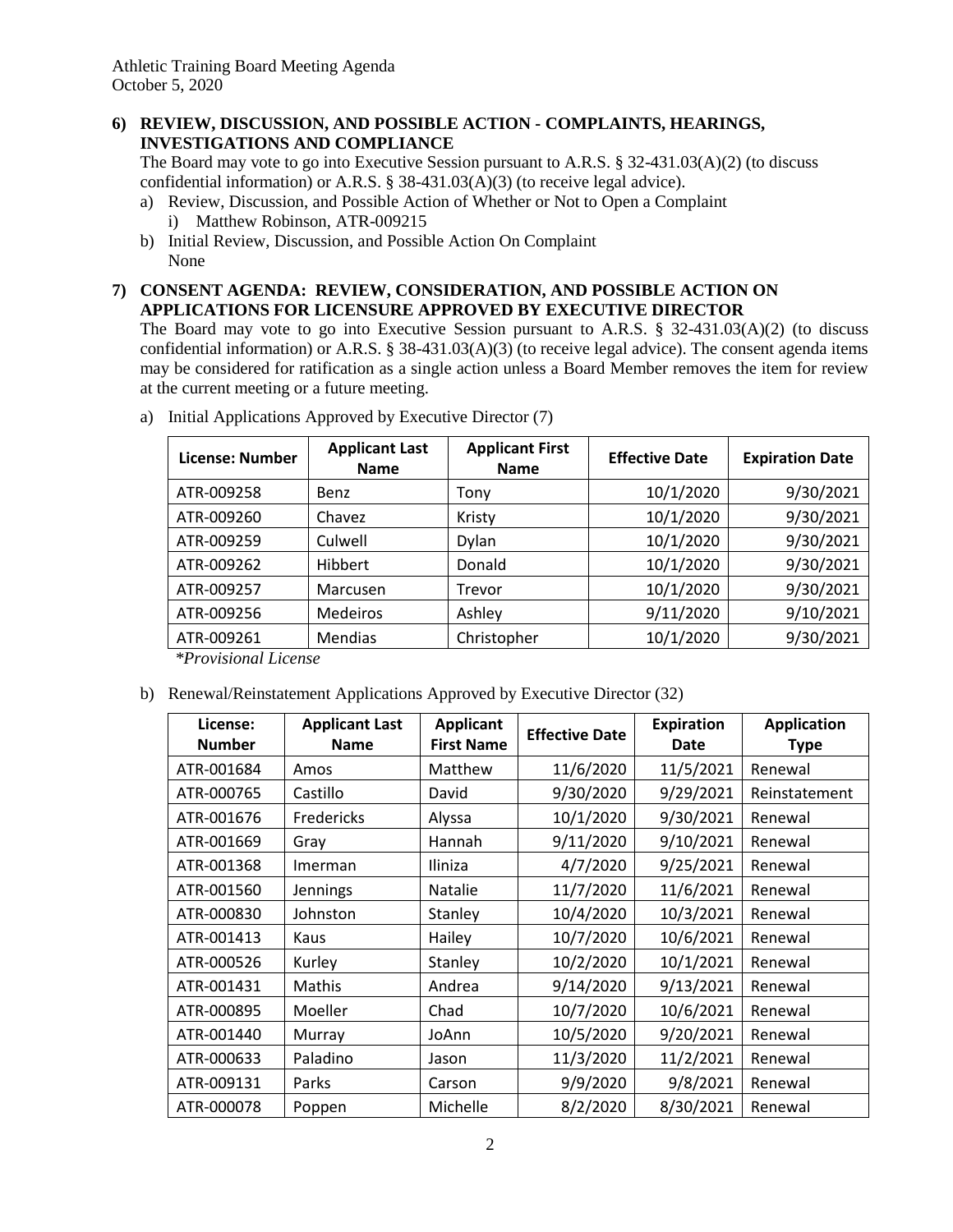# Athletic Training Board Meeting Agenda October 5, 2020

| ATR-000082 | Rivero          | Lawrence        | 9/2/2020  | 9/1/2021  | Renewal |
|------------|-----------------|-----------------|-----------|-----------|---------|
| ATR-001350 | Rosauer         | Joseph          | 11/3/2020 | 11/2/2021 | Renewal |
| ATR-001012 | Ruiz            | Roberto         | 10/2/2020 | 10/1/2021 | Renewal |
| ATR-000155 | Sanchez         | Rudy            | 9/2/2020  | 9/1/2021  | Renewal |
| ATR-001351 | Serene          | Gavin           | 11/3/2020 | 11/2/2021 | Renewal |
| ATR-001544 | Slade           | Lisa            | 9/12/2020 | 9/11/2021 | Renewal |
| ATR-001090 | Smith           | David           | 11/8/2020 | 11/7/2021 | Renewal |
| ATR-000637 | <b>Stevens</b>  | Peter           | 10/2/2020 | 10/1/2021 | Renewal |
| ATR-009007 | <b>Stewart</b>  | Kendall         | 11/5/2020 | 11/4/2021 | Renewal |
| ATR-009140 | <b>Strauss</b>  | lan             | 10/7/2020 | 10/6/2021 | Renewal |
| ATR-000587 | Surguine        | Monica          | 9/2/2020  | 9/17/2021 | Renewal |
| ATR-001160 | Thomas          | <b>Nicholas</b> | 10/2/2020 | 10/1/2021 | Renewal |
| ATR-001023 | <b>Tillmans</b> | Connie          | 10/2/2020 | 10/1/2021 | Renewal |
| ATR-000387 | Valovich Mcleod | Tamara          | 11/2/2020 | 11/1/2021 | Renewal |
| ATR-009142 | Voelker         | <b>Nicholas</b> | 10/7/2020 | 10/6/2021 | Renewal |
| ATR-000218 | Wolff           | Ryan            | 11/2/2020 | 11/1/2021 | Renewal |
| ATR-001637 | Wright          | Jacob           | 9/11/2020 | 9/10/2021 | Renewal |

## **8) REVIEW, CONSIDERATION, AND POSSIBLE ACTION ON APPLICATIONS FOR LICENSURE**

The Board may vote to go into Executive Session pursuant to A.R.S. § 32-431.03(A)(2) (to discuss confidential information) or A.R.S. § 38-431.03(A)(3) (to receive legal advice).

- a) Initial Applications Board Review
	- i) None
- b) Renewal Applications Board Review
	- i) None

## **9) REVIEW, CONSIDERATION, AND POSSIBLE ACTION ON WHETHER TO INCLUDE THE PRACTICE OF DRY NEEDLING THROUGH THE RULEMAKING PROCESS THAT MAY INCLUDE DISCUSSION AND POSSIBLE ACTION ON POTENTIAL RULE LANGUAGE IN ARIZONA ADMINISTRATIVE CODE, TITLE 4, CHAPTER 49**

# **10) REVIEW, DISCUSSION, AND POSSIBLE ACTION – BOARD BUSINESS AND REPORTS**

The Board may vote to go into Executive Session pursuant to A.R.S. § 32-431.03(A)(2) (to discuss confidential information) or A.R.S. § 38-431.03(A)(3) (to receive legal advice).

- a) Update on Rulemaking Exemption Request
- b) Open Board Member Position
- c) Executive Director's Report Verbal Report and Discussion No Action Required i) Financial Report
	- ii) Review of Recent Board Staff Activities
	- iii) Open Public Board Member Position
	- iv) Statistics
		- (1) 865 current licensees
		- (2) 5 active consent agreements Next item due 12/04/2020
		- (3) 4 open investigations
- d) Administrative Project Status
	- i) Policies and Procedures
	- ii) CE Broker Implementation